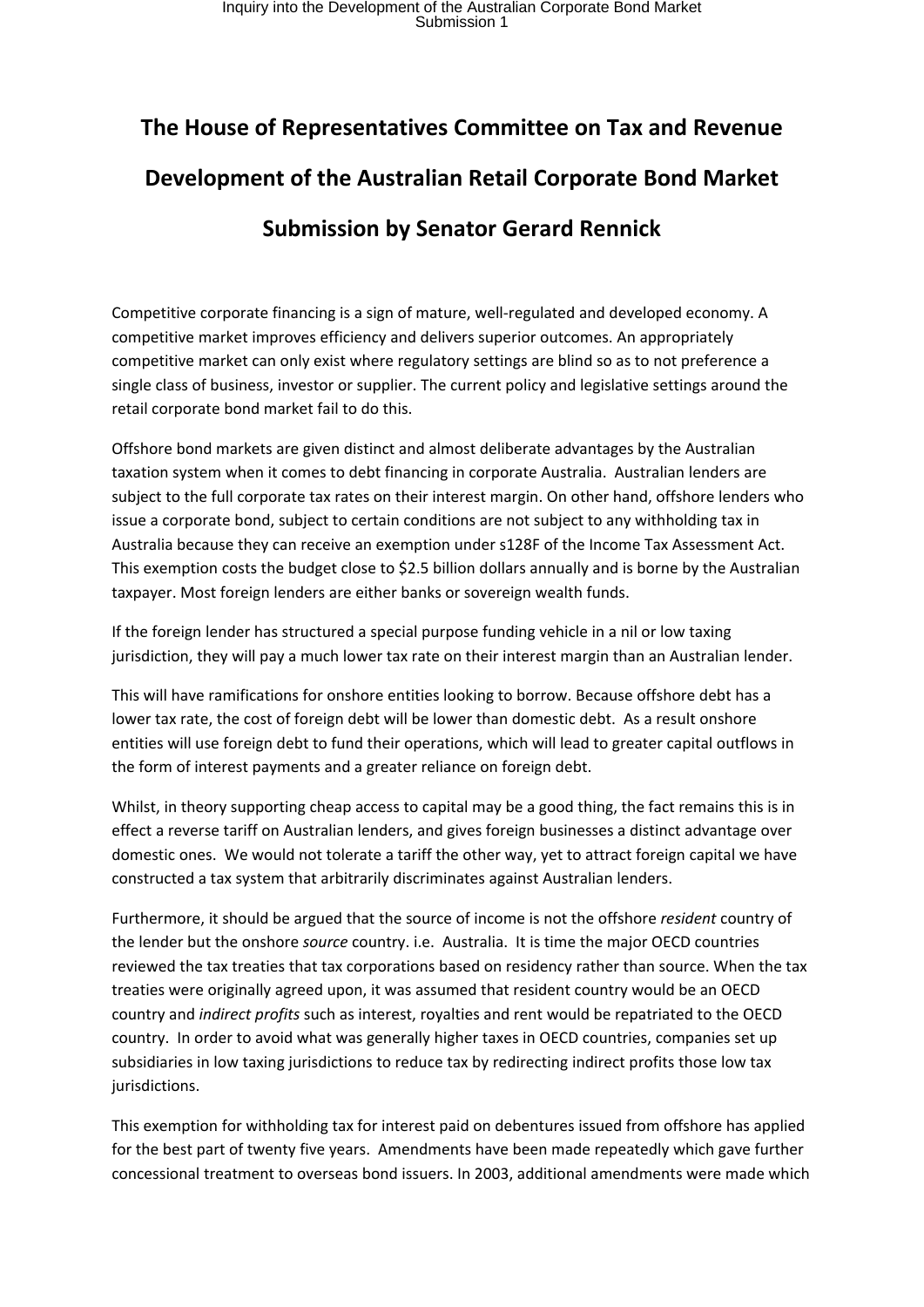## Inquiry into the Development of the Australian Corporate Bond Market Submission 1

again made it easier for overseas lenders to undercut Australian investors on price through the taxation system. Amendments were made to allow concessional treatment for amounts paid which were deemed interest- in essence taxing profits made from lending in Australia was again paired back. Secondly, the legislation originally made it difficult to claim an exemption for a company that was ostensibly lending to its associates. This was for the obvious reason of ensuring that companies did not create other shell companies to lend to themselves- ostensibly legalised tax avoidance through tricky and creative accounting. The definition of an associate for the purposes of this section of the act was narrowed, the reasons given was to remove impediments to the issue of further bonds in Australia. In practice this has enabled companies to lend to themselves without much scrutiny of the fashion in which they are operating to avoid paying tax.

Given the context of this inquiry is to create or at least give fair opportunity to a domestic retail corporate bond market, the first solution is to raise withholding tax rates so they are commensurate with or even above the tax rates incurred by lenders in Australia. To ensure no double taxation, the foreign lender should be entitled to a tax offset on the tax payable in its resident country. If the foreign lender is worse off, this can be resolved by setting up a permanent establishment in Australia which will ensure that double taxation doesn't apply by applying transfer pricing rules. Taxing should focus on cumulative rate of tax paid between two countries rather than double taxation.

Ideally the Australian government should seek to ensure that 50% of the profits sent offshore from payments such as interest, royalties are declared as assessable income in Australia and taxed at the same rate as income earned in Australia. In the case of payments to tax havens, where zero tax is payable, the Withholding Tax should be raised to the match the same rate (or a little higher) as the onshore tax in Australia.

Ireland for example has a corporate tax rate of 10 cents but a withholding tax (on some items) of 15 cents. This will encourage capital into Ireland but punish that is sent from Ireland.

The inevitable counter argument to this is that because many of Australia's core industries are particularly capital intensive (mining, agriculture) Australia needs to attract or welcome foreign capital given our small population size. Whilst all investment is welcome, our country does not need to give special treatment to foreigners to attract investment and capital. With over 3 trillion dollars in funds superannuation is larger than gross domestic product and continues to grow. Superannuation could and should be used to fund Australian industry. Superannuation alone disproves the myth Australia has a shortage of capital.

It should be noted that significant tax concessions and subsidies for capital invested by General Motors did not save the Australian car industry. (Note Industrial relations also played a role here.)

The argument that large companies will leave Australia if withholding taxes are increased also fails to pass muster. Big capital intensive projects like mining and agriculture can't be offshored. Our minerals and fertile land cannot be picked up and taken elsewhere.

It is clear that the solution to the development of an Australian retail corporate bond market is to stop kneecapping our own lenders with a tax system that favours offshore lenders. This has only created a system that has led to greater capital outflows and an over reliance on foreign debt.